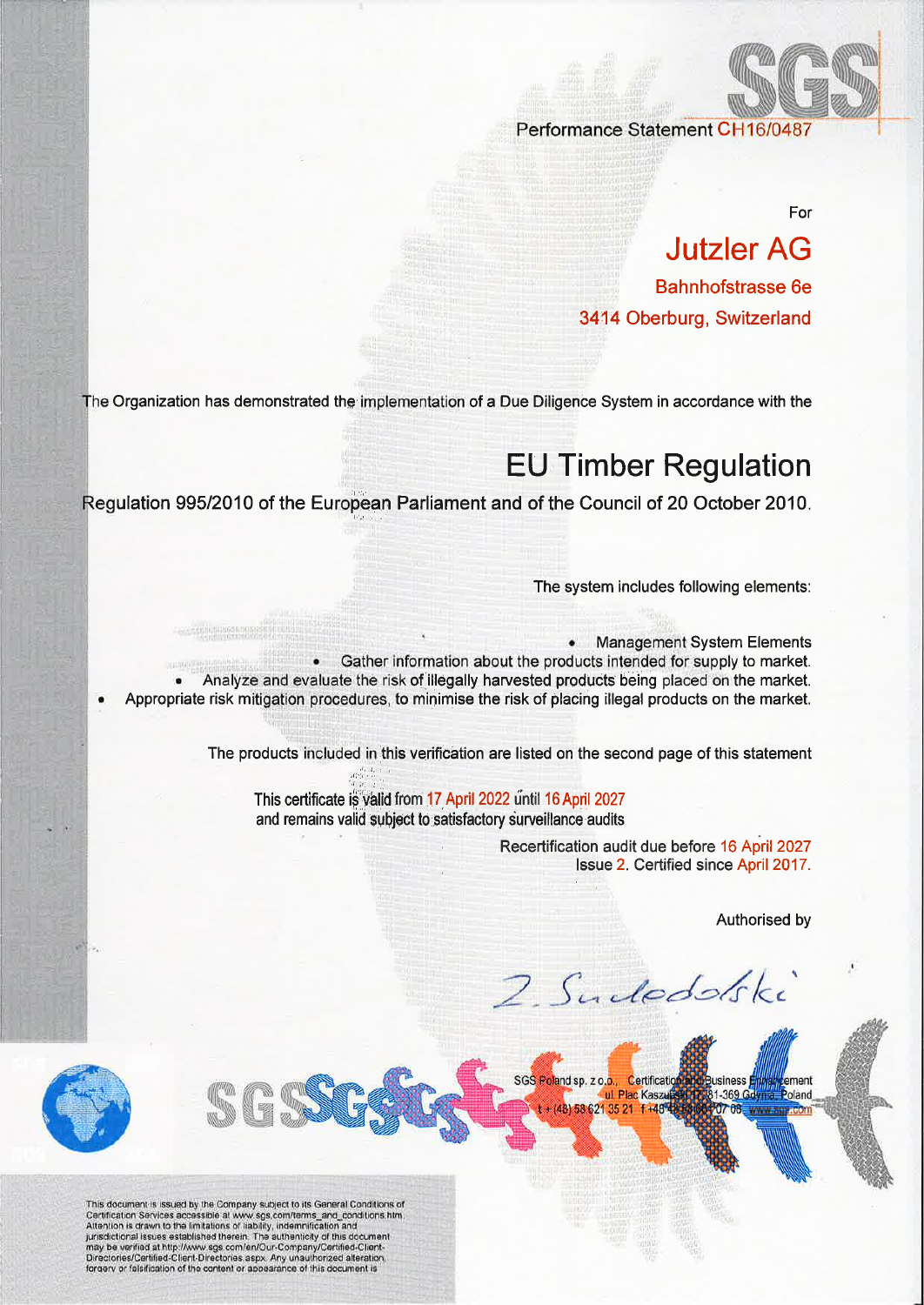

## Products covered by the EUTR Due Diligence System verification statement

| <b>Classification</b><br><b>According to Annex</b><br>1 of the regulation | <b>Product Description / Name</b>                                                                                                                                                                                                                                                             | <b>Species</b>                                                                                                                                                                                                                                                                                                                                                                                                                                                                                                                                                                                                                                                                                                                                                                                                                                                                                                                                                                                                                                                                                                                                                                                                                                                                                                                                                                                                                                                                                                                                                                                                                                                                                                                                                                                   |
|---------------------------------------------------------------------------|-----------------------------------------------------------------------------------------------------------------------------------------------------------------------------------------------------------------------------------------------------------------------------------------------|--------------------------------------------------------------------------------------------------------------------------------------------------------------------------------------------------------------------------------------------------------------------------------------------------------------------------------------------------------------------------------------------------------------------------------------------------------------------------------------------------------------------------------------------------------------------------------------------------------------------------------------------------------------------------------------------------------------------------------------------------------------------------------------------------------------------------------------------------------------------------------------------------------------------------------------------------------------------------------------------------------------------------------------------------------------------------------------------------------------------------------------------------------------------------------------------------------------------------------------------------------------------------------------------------------------------------------------------------------------------------------------------------------------------------------------------------------------------------------------------------------------------------------------------------------------------------------------------------------------------------------------------------------------------------------------------------------------------------------------------------------------------------------------------------|
| 4408                                                                      | Sheets for veneering, incl. those<br>obtained by slicing laminated wood,<br>for plywood or for other similar<br>laminated wood and other wood,<br>sawn lengthwise, sliced or peeled,<br>whether or not planed, sanded,<br>spliced or end-jointed, of a<br>thickness of $\leq$ 6 mm            | Quercus robur                                                                                                                                                                                                                                                                                                                                                                                                                                                                                                                                                                                                                                                                                                                                                                                                                                                                                                                                                                                                                                                                                                                                                                                                                                                                                                                                                                                                                                                                                                                                                                                                                                                                                                                                                                                    |
| 4409                                                                      | Wood (including strips and friezes<br>for parquet flooring, not assembled)<br>continuously shaped (tongued,<br>grooved, rebated, chamfered, V-<br>jointed, beaded, moulded, rounded<br>or the like) along any of its edges,<br>ends or faces, whether or not<br>planed, sanded or end-jointed | Quercus alba, Quercus robur                                                                                                                                                                                                                                                                                                                                                                                                                                                                                                                                                                                                                                                                                                                                                                                                                                                                                                                                                                                                                                                                                                                                                                                                                                                                                                                                                                                                                                                                                                                                                                                                                                                                                                                                                                      |
| 4410<br>SOSHATIGHT<br>itistalistis                                        | Particle board, oriented strand<br>board (OSB) and similar board (for<br>example, waferboard) of wood or<br>other ligneous materials, whether or<br>not agglomerated with resins or<br>other organic binding substances                                                                       | Abies alba; Abies grandis; Abies spp.; Acacia<br>melanoxylon; Acer campestre; Acer<br>platanoides; Acer pseudoplatanus; Acer<br>saccharum; Acer spp.; Aesculus<br>hippocastanum; Aesculus spp.; Alnus<br>glutinosa; Alnus incana; Alnus spp.; Alnus<br>viridis; Betula alba; Betula pendula; Betula<br>pubescens; Betula spp.; Carpinus betulus;<br>Carpinus orientalis; Carpinus spp.; Castanea<br>sativa; Celtis australis; Eucalyptus dunnii;<br>Eucalyptus globulus; Eucalyptus grandis;<br>Eucalyptus nitens; Eucalyptus maidenii;<br>Eucalyptus spp.; Eucalyptus urograndis;<br>Fagus sylvatica; Fagus spp.; Fraxinus<br>americana; Fraxinus excelsior; Fraxinus spp;<br>Juglans nigra; Juglans regia; Juglans spp.;<br>Larix decidua; Larix leptolepsis; Larix spp.;<br>Maius domestica; Picea abies; Picea mariana;<br>Picea sitchensis; Picea spp.; Pinus<br>banksiana; Pinus cembra; Pinus contorta;<br>Pinus halepensis; Pinus nigra; Pinus nigra<br>var. maritima; Pinus pinaster; Pinus pinea;<br>Pinus radiata; Pinus spp.; Pinus strobus;<br>Pinus sylvestris; Platanus spp; Populus alba;<br>Populus canascens; Populus canadensis;<br>Populus grandidenatata; Populus nigra;<br>Populus robusta; Populus spp.; Populus<br>tremula; Populus tremuloides; Populus<br>trichocarpa; Prunus avium; Prunus spp;<br>Pyrus communis; Pseudotsuga menziesii;<br>Pseudotsuga spp.; Quercus cerris; Quercus<br>ilex; Quercus petraea; Quercus pubescens;<br>Quercus robur; Quercus rubra; Quercus spp.;<br>Robinia pseudoacacia; Robinia spp.; Salix<br>alba; Salix caprea; Salix spp.; Sorbus aria;<br>Sorbus aucuparia; Sorbus domestica; Sorbus<br>torminalis; Taxus baccata; Thuja plicata; Tilia<br>cordata; Tilia platyphyllos; Tilia spp.; Tsuga<br>heterophylla; Tsuga spp.; Ulmus |
| 4411                                                                      | Fibreboard of wood or other<br>ligneous materials, whether or not                                                                                                                                                                                                                             | glabra; Ulmus minor; Ulmus spp.<br>Abies alba; Abies grandis; Acacia<br>melanoxylon; Acer campestre; Acer                                                                                                                                                                                                                                                                                                                                                                                                                                                                                                                                                                                                                                                                                                                                                                                                                                                                                                                                                                                                                                                                                                                                                                                                                                                                                                                                                                                                                                                                                                                                                                                                                                                                                        |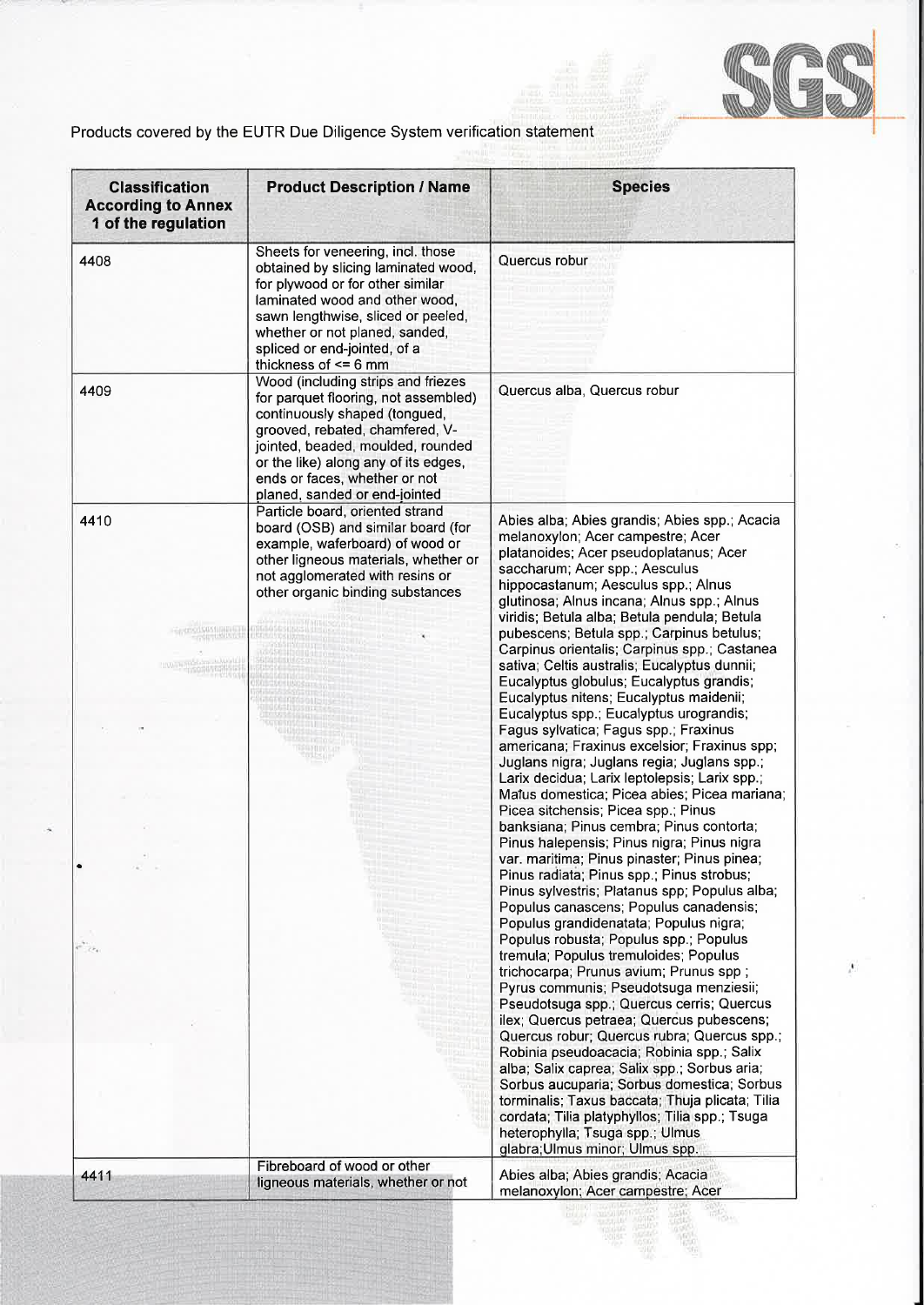|               | bonded with resins or other organic<br>substances                                                                                                            | platanoides; Acer pseudoplatanus Acer<br>saccharum; Acer spp.; Aesculus<br>hippocastanum; Alnus glutinosa; Alnus<br>incana; Alnus spp.; Alnus viridis; Betula alba;<br>Betula pendula; Betula pubescens; Betula<br>spp.; Carpinus betulus; Castanea sativa;<br>Eucalyptus dunnii; Eucalyptus globulus;<br>Eucalyptus grandis; Eucalyptus maidenii<br>Eucalyptus nitens; Eucalyptus urograndis;<br>Fagus sylvatica; Fraxinus excelsior; Fraxinus<br>spp. ; Juglans nigra; Juglans regia; Juglans<br>spp.; Larix decidua; Larix leptolepis; Malus<br>domestica; Picea abies; Picea mariana; Picea<br>sitchensis; Pinus banksiana; Pinus cembra;<br>Pinus halepensis; Pinus contorta; Pinus nigra;<br>Pinus nigra var. Maritima; Pinus pinaster;<br>Pinus strobus; Pinus sylvestris Platanus spp.;<br>Populus alba; Populus canadensis; Populus<br>canescens; Populus grandidentata; Populus<br>nigra; Populus robusta; Populus spp.;<br>Populus tremula; Populus tremuloides;<br>Populus trichocarpa; Prunus avium; Prunus<br>spp; Pseudotsuga menziesii; Pyrus<br>communis; Quercus petraea; Quercus robur;<br>Quercus rubra; Quercus spp.; Robinia<br>pseudoacacia; Salix alba; Salix caprea; Salix<br>spp.; Sorbus aria; Sorbus aucauparia; Sorbus<br>domestica; Sorbus torminalis; Taxus baccata;<br>Thuja plicata; Tilia cordata; Tilia platyphyllos;<br>Tilia spp.; Tsuga heterophylla; Ulmus<br>campestris; Ulmus glabra; Ulmus laevis;<br>Ulmus minor; Ulmus spp. |  |
|---------------|--------------------------------------------------------------------------------------------------------------------------------------------------------------|-------------------------------------------------------------------------------------------------------------------------------------------------------------------------------------------------------------------------------------------------------------------------------------------------------------------------------------------------------------------------------------------------------------------------------------------------------------------------------------------------------------------------------------------------------------------------------------------------------------------------------------------------------------------------------------------------------------------------------------------------------------------------------------------------------------------------------------------------------------------------------------------------------------------------------------------------------------------------------------------------------------------------------------------------------------------------------------------------------------------------------------------------------------------------------------------------------------------------------------------------------------------------------------------------------------------------------------------------------------------------------------------------------------------------------------------------------------------------|--|
| 4412          | Plywood, veneered panels' and<br>similar laminated wood                                                                                                      | Quercus robur                                                                                                                                                                                                                                                                                                                                                                                                                                                                                                                                                                                                                                                                                                                                                                                                                                                                                                                                                                                                                                                                                                                                                                                                                                                                                                                                                                                                                                                           |  |
| 4418          | Builders' joinery and carpentry, of<br>wood, incl. cellular wood panels,<br>assembled flooring panels, shingles<br>and shakes, of wood                       | Populus spp.; Quercus robur                                                                                                                                                                                                                                                                                                                                                                                                                                                                                                                                                                                                                                                                                                                                                                                                                                                                                                                                                                                                                                                                                                                                                                                                                                                                                                                                                                                                                                             |  |
| $47xx + 48xx$ | Pulp and paper of Chapters 47 and<br>48 of the Combined Nomenclature,<br>with the exception of bamboo-based<br>and recovered (waste and scrap)<br>products s | Alnus glutinosa; Alnus incana; Betula<br>pendula; Betula pubescens; Eucalyptus<br>benthamii; Eucalyptus camaldulensis;<br>Eucalyptus delegatensis; Eucalyptus dunnii;<br>Eucalyptus globulus; Eucalyptus grandis;<br>Eucalyptus hybrids; Eucalyptus maidenii;<br>Eucalyptus nitens; Eucalyptus regnans;<br>Eucalyptus saligna; Eucalyptus urograndis;<br>Eucalyptus urophylla; Eucalyptus viminalis;<br>Fagus sylvatica; Larix decidua Picea abies;<br>Pinus contorta; Pinus sylvestris; Populus<br>tremula; Pseudotsuga menziesii                                                                                                                                                                                                                                                                                                                                                                                                                                                                                                                                                                                                                                                                                                                                                                                                                                                                                                                                      |  |
| 9403 50 00    | Wooden furniture of a kind used in<br>the bedroom                                                                                                            | Acacia melanoxylon; Acer campestre; Acer<br>platanoides; Acer pseudoplatanus; Acer<br>saccharum; Acer spp.; Aesculus<br>hippocastanum; Alnus glutinosa; Alnus<br>incana; Alnus spp.; Alnus viridis; Betula alba;<br>Betula pendula; Betula pubescens; Betula<br>spp.; Carpinus betulus; Castanea sativa;<br>Eucalyptus globulus; Eucalyptus nitens;<br>Eucalyptus, urograndis, grandis, dunnie,<br>maidenii; Fagus sylvatica; Fraxinus<br>angustifolia; Fraxinus excelsior; Fraxinus spp;<br>Juglans nigra; Juglans regia; Juglans spp.;<br>Malus domestica; Platanus hispanica;<br>Platanus spp.; Populus alba; Populus<br>canascens; Populus canadensis; Populus<br>grandidenatata; Populus nigra var ssp.                                                                                                                                                                                                                                                                                                                                                                                                                                                                                                                                                                                                                                                                                                                                                            |  |

**September 1999**